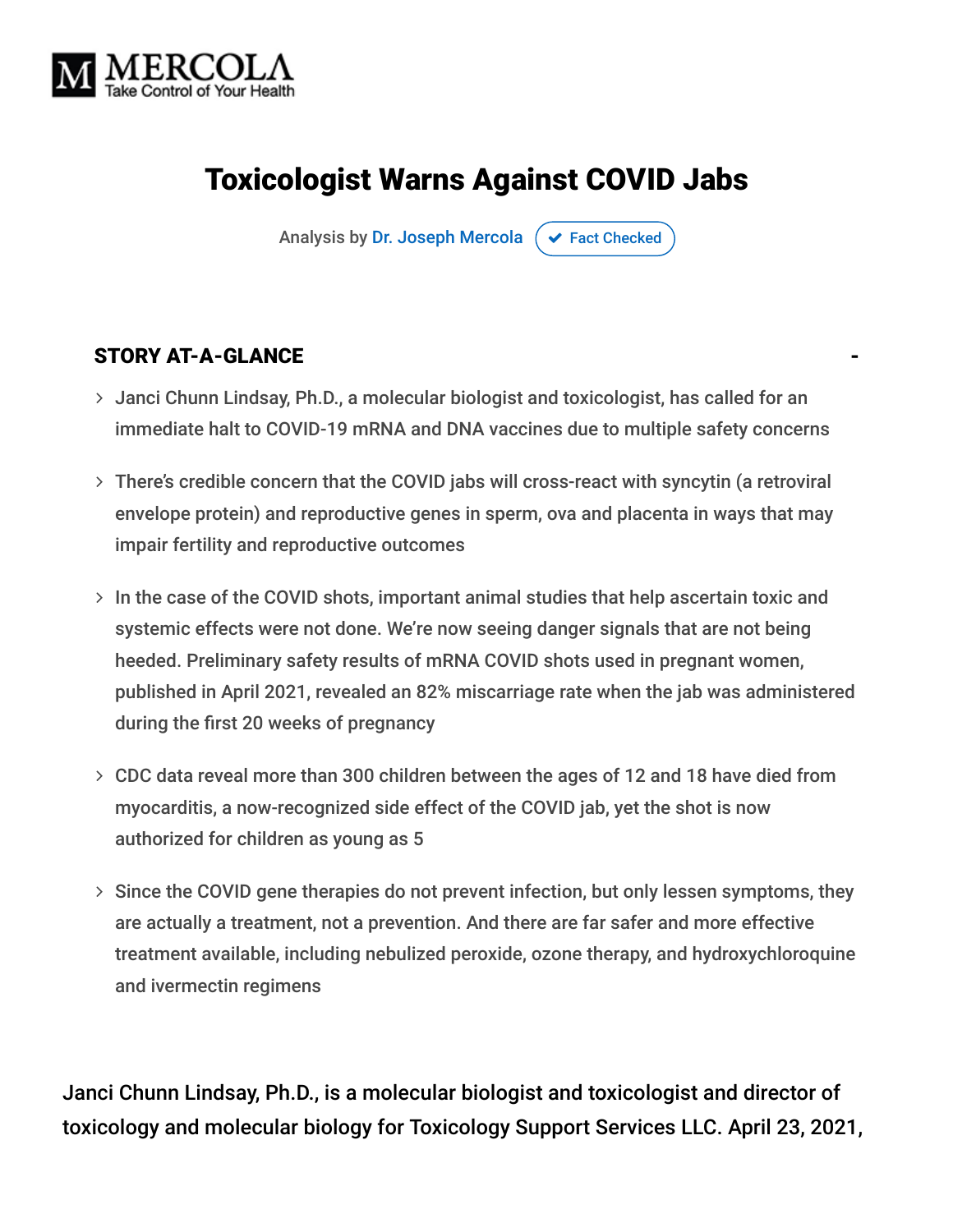she delivered a three-minute public comment to the U.S. Centers for Disease Control and Prevention's Advisory Committee on Immunization Practices (ACIP).

Her expertise is analysis of pharmacological dose-responses, mechanistic biology and complex toxicity dynamics. In her ACIP comment (see video below), Lindsay described how she aided the development of a contraceptive vaccine in the 1990s that ended up causing unintended autoimmune destruction and sterility in animals which, despite careful pre-analysis, had not been predicted. She explains:

*"We were developing what was meant to be a temporary contraceptive vaccine, which was very attractive because it prevented fertilization rather than preventing implantation — or it should have; that was the idea.*

*Unfortunately, even though quite a bit of analysis was done in different animal models to make sure that it did not have an autoimmune action, it did end up having an autoimmune action and caused complete ovarian destruction.*

*Now it's used in that manner [for permanent sterilization] in dogs, cats and other animals. So, that's a cautionary tale of how animal studies can help us avoid mistakes in humans when they're used properly, and when proper animal studies are done."*

#### We May Be Sterilizing an Entire Generation

At the time, she called for an immediate halt to COVID-19 mRNA and DNA vaccines due to safety concerns on multiple fronts. In particular, she noted there is credible concern that they will cross-react with syncytin (a retroviral envelope protein) and reproductive genes in sperm, ova and placenta in ways that may "impair fertility and reproductive outcomes."

Not a single study has disproven this hypothesis, she noted. Another theory of how these injections might impair fertility can be found in a 2006 study, $^1$  which showed sperm can take up foreign mRNA, convert it into DNA, and release it as little pellets (plasmids) in the medium around the fertilized egg.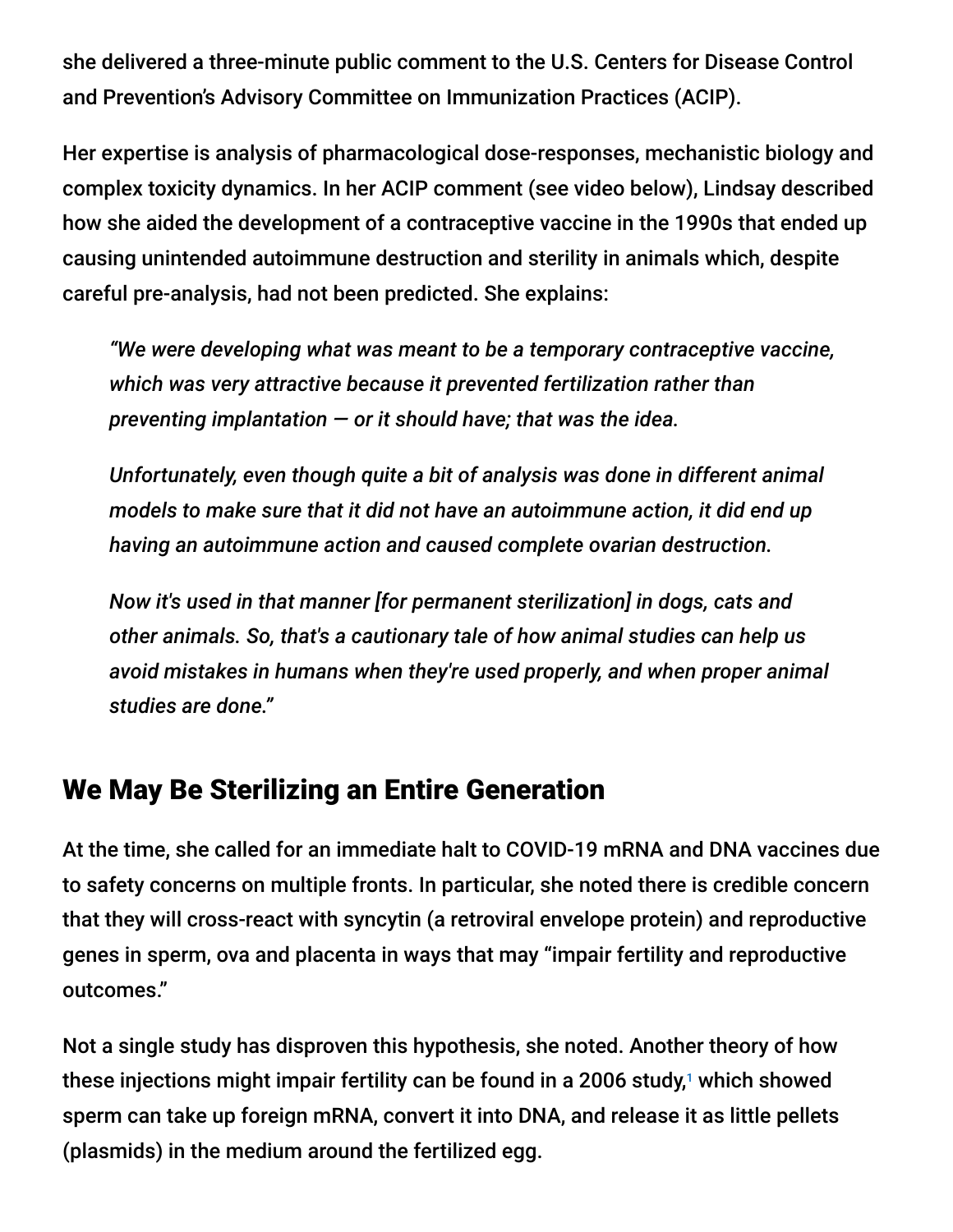The embryo then takes up these plasmids and carries them (sustains and clones them into many of the daughter cells) throughout its life, even passing them on to future generations. It's possible that the pseudo-exosomes that are the mRNA contents would be perfect for supplying the sperm with mRNA for the spike protein.

So, potentially, a vaccinated woman who gets pregnant with an embryo that can (via the sperms' plasmids) synthesize the spike protein according to the instructions in the vaccine, would have an immune capacity to attack that embryo because of the "foreign" protein it displays on its cells. This then would cause a miscarriage.

"We could potentially be sterilizing an entire generation," Lindsey warned. The fact that there have been live births following COVID-19 vaccination is not proof that these injections do not have a reproductive effect, she said.

Lindsay also pointed out that reports of menstrual irregularities and vaginal hemorrhaging in women who have received the injections number in the thousands, 2,3,4 and this too hints at reproductive effects. In this interview, we dive deeper into these mechanisms.

# Something Has Gone Horribly Wrong

When asked how she ended up getting so passionately involved in this controversial topic, Lindsay replies:

*"I became interested in the issue because science was not making sense anymore. For instance, herd immunity was being redefined. Herd immunity has always been defined by a combination of the natural infection with vaccination practices that work.*

*Suddenly, herd immunity was changed to only being attained through vaccination, and I knew that that was horribly wrong, yet it was being touted everywhere. It was certainly being touted by [Dr. Anthony] Fauci and others who know better.*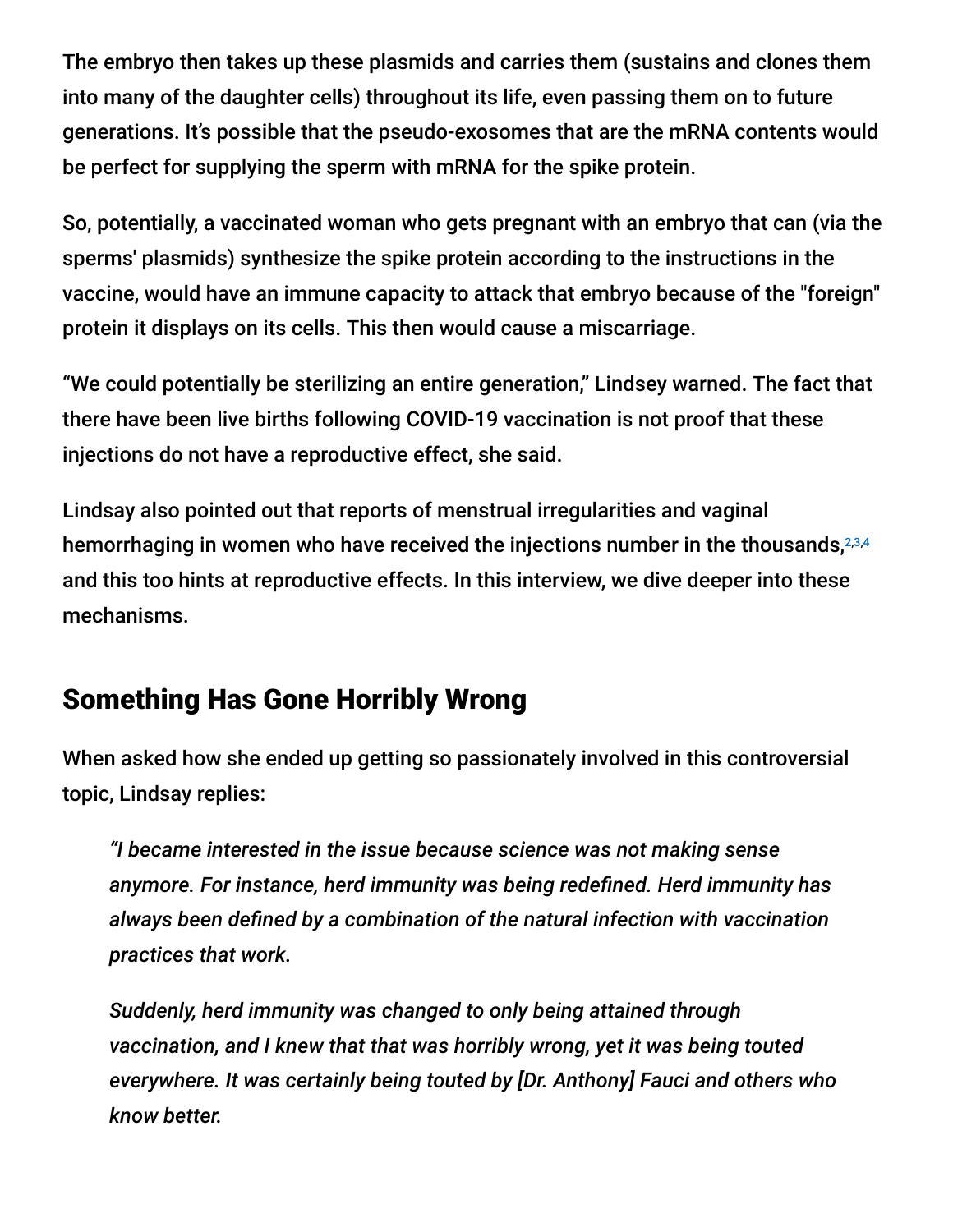*Other things were also happening within the scientific world. Two of our top tier journals, The New England Journal of Medicine and The Lancet, published fraudulent hydroxychloroquine studies.*

*Ostensibly they had gone through peer review, and it should've been easy to catch the errors in these studies — as well as many other studies that allow for the emergency use authorization of these gene therapies — and they weren't caught.*

*Hydroxychloroquine and ivermectin are very safe. They've been used safely in pregnant women and children for decades, and suddenly they were being vilified as if they were not safe. As a toxicologist, I know they are safe.*

*So, these types of things really piqued my attention along with all of the stuff going on in the background with respect to the New World Order and the agenda set by the World Economic Forum, and our joining into this, along with so many other countries, despite their intent, their materials, which claim life will be changed as we know it.*

*We will 'own nothing and be happy [about it]' in just a few years. All of these things converged for me into a sense that something had gone horribly wrong, that our regulatory institutes were captured, and that our scientific journals were not being honest anymore …*

*There's a paper that came out in 2006 called 'Disease Mitigation Measures in* the Control of Pandemic Influenza.<sup>'5</sup> This paper is wonderful. It goes through *World Health Organization and CDC guidelines on how to react during a pandemic, what works and what doesn't work, and it clearly points out that masks don't work.*

*They knew at that point they don't work. Travel lockdowns don't work. It's a wonderful paper to basically go through everything we have done in response to this pandemic, and say that's an inappropriate way to respond, and we have scientific data that proves it. So, I encourage everybody to go back to that paper*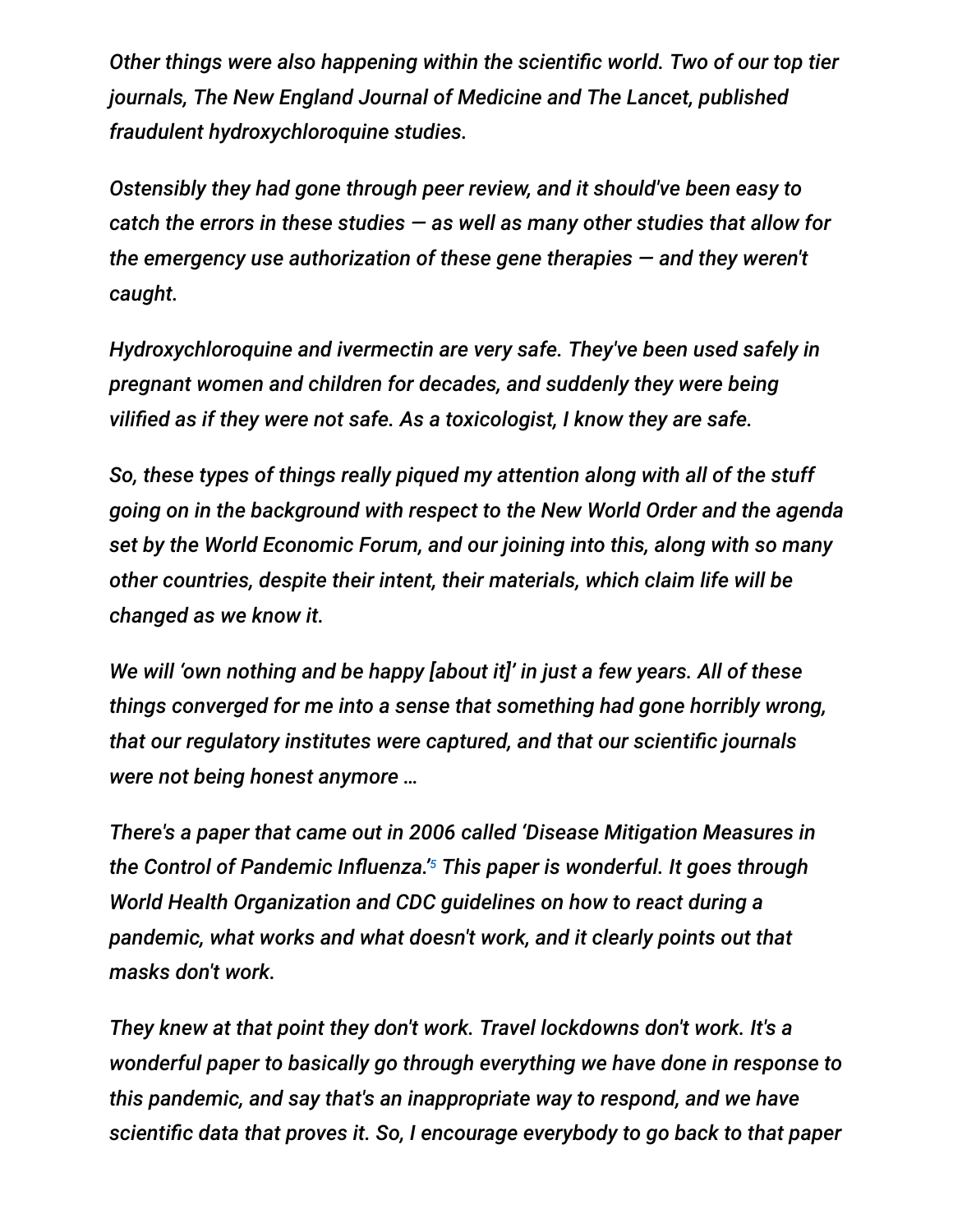*… to really see how crazy we've gotten in the mandates that make no scientific sense at all."*

### Massive Danger Signal Is Being Ignored

As noted by Lindsay, in the case of the COVID shots, important animal studies that help ascertain toxic and systemic effects were not done. But we're still seeing danger signals that need to be heeded.

Preliminary safety results of mRNA COVID shots used in pregnant women, based on data from the V-Safe Registry, were published in The New England Journal of Medicine (NEJM) in April 2021. 6

According to this paper, the miscarriage rate within the first 20 weeks of pregnancy was 12.5%, which is only slightly above the normal average of 10%. (Looking at statistical data, the risk of miscarriage drops from an overall, average risk rate of 21.3% for the duration of the pregnancy as a whole, to just 5% between Weeks 6 and 7, all the way down to 1% between Weeks 14 and 20.7)

However, there's a distinct problem with this calculation, as highlighted by Drs. Ira Bernstein and Sanja Jovanovic, and Deann McLeod, HBSc, of Toronto. In a May 28, 2021, letter to the editor, they pointed out that:<sup>8</sup>

*"In table 4, the authors report a rate of spontaneous abortions <20 weeks (SA) of 12.5% (104 abortions/827 completed pregnancies). However, this rate should be based on the number of women who were at risk of an SA due to vaccine receipt and should exclude the 700 women who were vaccinated in their thirdtrimester (104/127 = 82%)."*

In other words, when you exclude women who got the shot in their third trimester (since the third trimester is AFTER week 20 and therefore should not be counted when determining miscarriage rate among those injected BEFORE week 20), the miscarriage rate is a whopping 82%.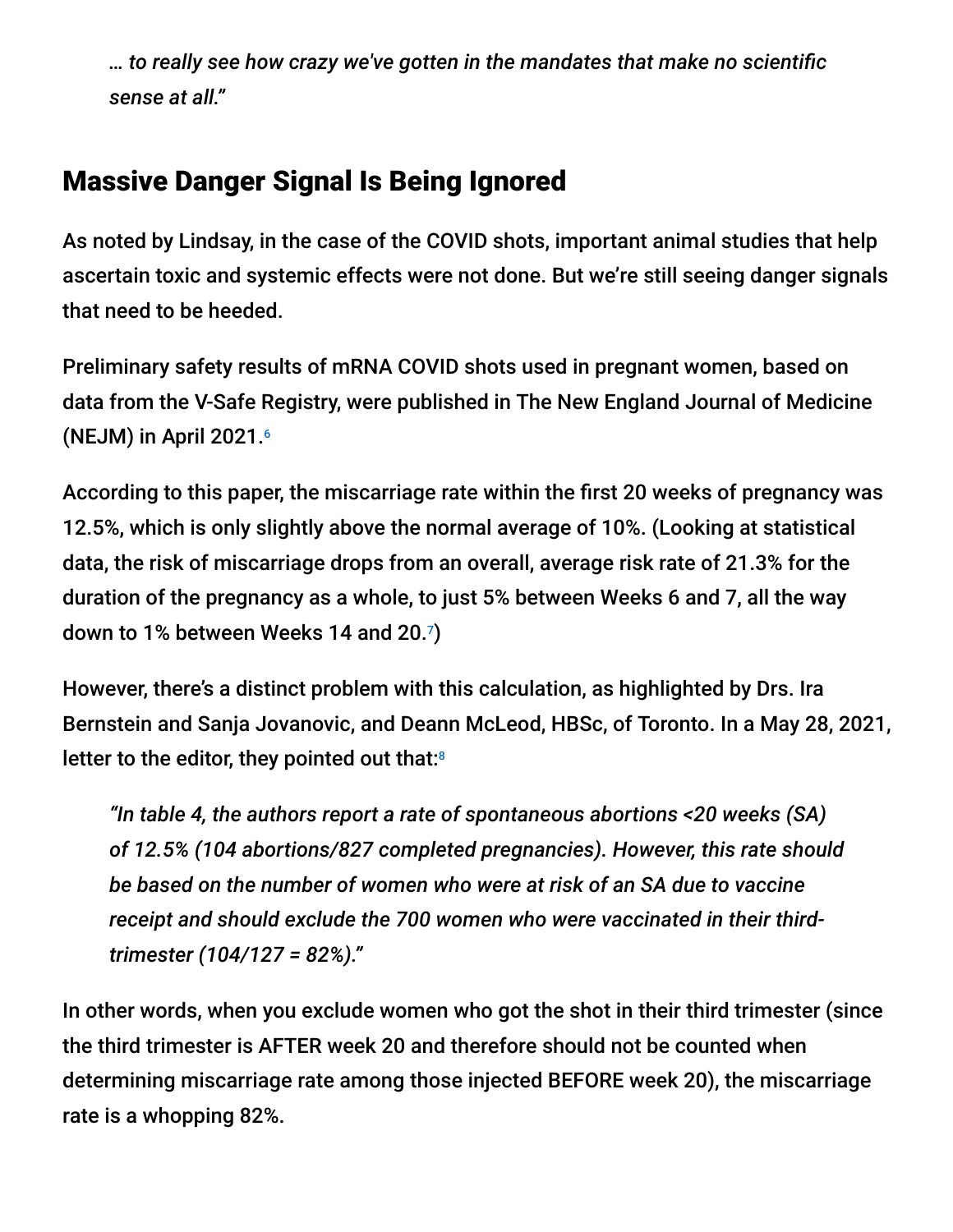Of those 104 miscarriages, 96 of them occurred before 13 weeks of gestation, which strongly suggests that getting a COVID shot during the first trimester is an absolute recipe for disaster.

*"They concluded, very fraudulently, in my estimation, that it was safe to vaccinate in the third trimester, and said nothing about the clear safety signal in the first trimester,"* Lindsay says*. "It's just so dishonest, so purposefully manipulative."*

As for the women who get the shot in their third trimester, there's still no telling what the ramifications might be in the long term.

*"We just don't know, and that's the problem,"* Lindsay says*. "There are all kinds of things that can go wrong with these types of therapies, and have gone wrong in animal models. We don't know what will happen in the future for these women or for their children. This could be passed on.*

*We're seeing now a lot of mention of constitutive expression, whether that's failure of the mRNA to degrade or integration into the genome. That's still being investigated."*

# Children Are Dying From COVID Jab-Induced Myocarditis

Lindsay goes on to cite a CDC report that shows more than 300 children between the ages of 12 and 18 have died from myocarditis, a now-recognized side effect of the COVID jab.

We also know, based in part on whistleblower testimony, that more than 50,000 Americans have died within three days of these shots,<sup>9,10</sup> and that's just from one database (the Vaccine Adverse Event Reporting System or VAERS). There are 10 other databases that feed into the CDC that the public does not have access to.

*"This many deaths, it's appalling and alarming,"* Lindsay says. *"Dr. Peter McCullough says the safety signal for typical vaccines, other than this gene*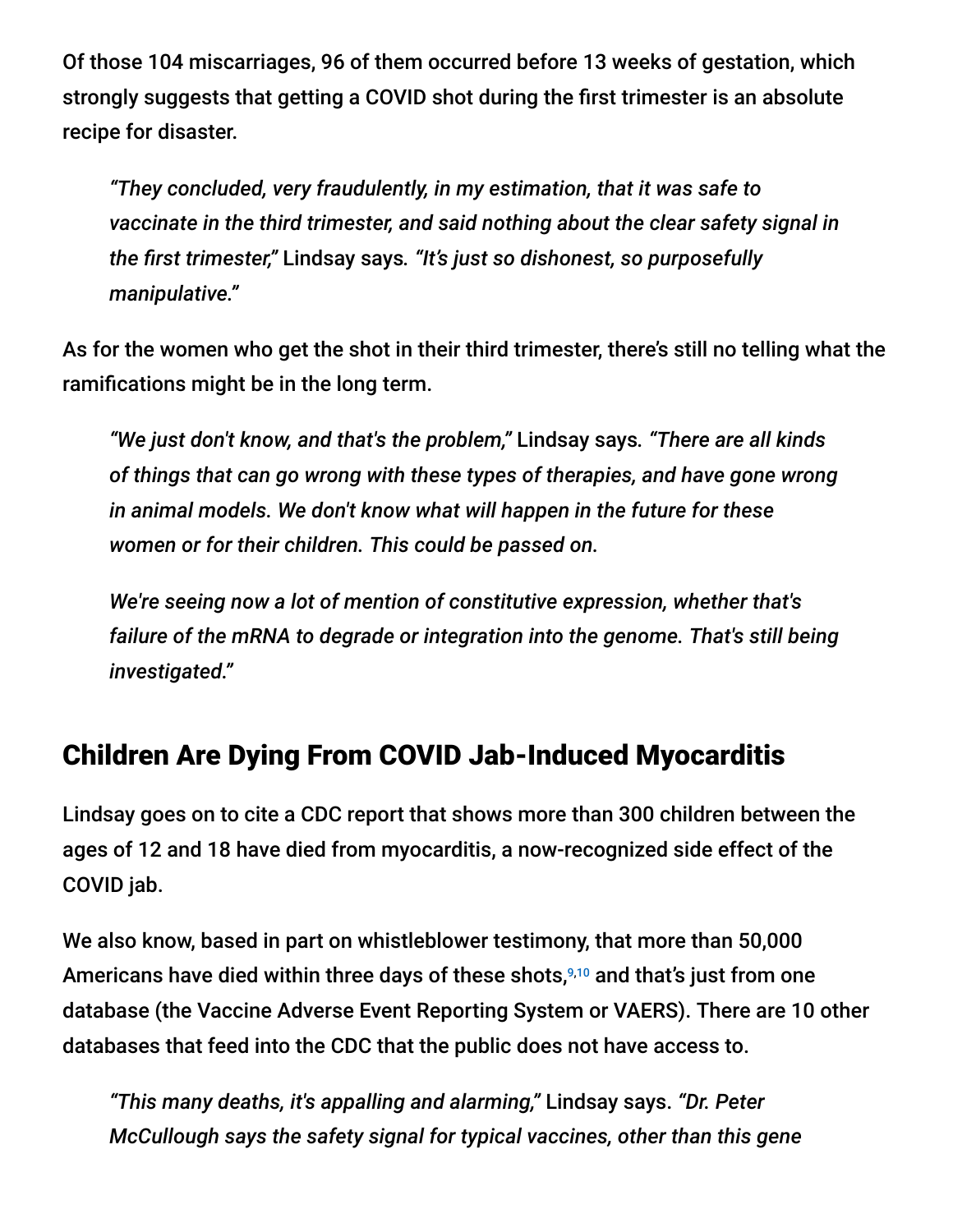*therapy, would've been around 186 total. We're now up to [17,128 reported deaths in VAERS, as of October 15, 2021 ], but they haven't paused this in 11children.*

*They have not paused this while they're investigating the myocarditis. Instead, they're pushing it even more. Has this ever happened before? I mean, does this happen in a scenario where the population is at essentially zero risk for the disease? ...*

*The cardiac deaths alone in perfectly healthy kids, and pulmonary embolism deaths in kids, should've stopped this. They are at no risk [from COVID-19]. There is no reason to vaccinate them, absolutely zero reason to give them these gene therapies because they're at no risk [from the infection] …*

*You know [the shot] is causing heart failure, pulmonary emboli, cardiac arrest in healthy teenagers, and you're not pausing to investigate the risk versus reward scenario? Something is horribly wrong.*

*Unfortunately, our regulatory institutions are not going to stop this. They've clearly been captured. It's something that we're going to have to do. Vaccinated and non-vaccinated must stand together to say, 'No, you're not going to experiment on my children' …*

*With the RSV vaccines and the dengue fever vaccines, we had deaths in children that were much fewer in number that stopped those campaigns as well. It's very, very clear — if you don't get anything else out of this interview with me, understand that our regulatory and safety agencies have been captured.*

*They're not doing their job to protect you or your children. You must not trust them, because they are not doing anything according to practices that used to be adhered to. It's clear that they've been captured and compromised, and I hate to say that. I really hate to say that, but that's the only logical answer ...*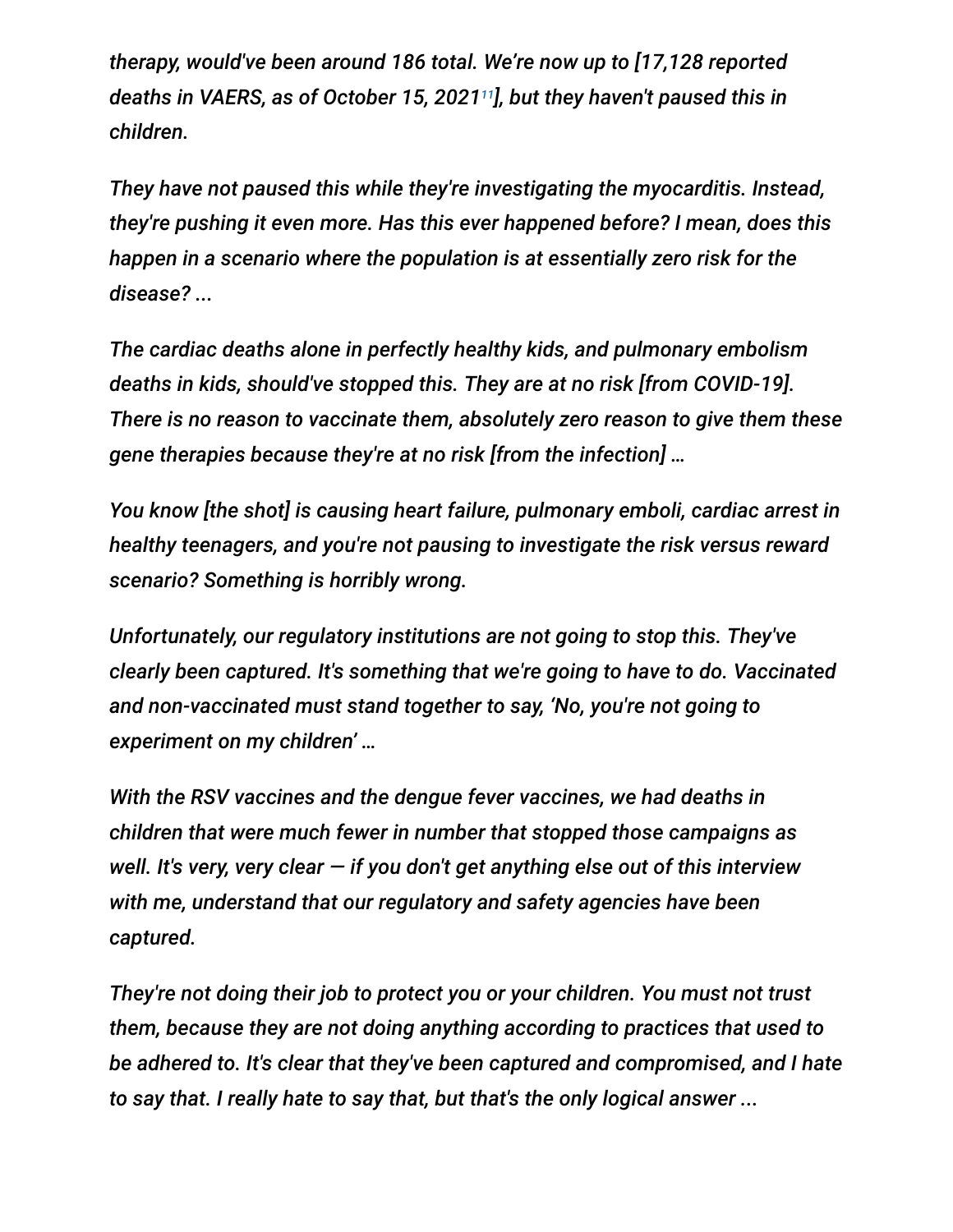*We have all these breakthrough cases too. If you look at Michigan, and I've actually been privy to some other databases of true death numbers in different states [comparing] those who are vaccinated and those who don't, and I can tell you that the media is lying with respect to the unvaccinated making up 99% of hospitalizations. They're absolutely lying."*

### How the Jab Can Sabotage Fertility

Getting back to the fertility issue, Lindsay cites a Singaporean study that examined the COVID jab's ability to interfere with fertility by triggering anti-syncytin-1. The study included 15 women, two of whom were pregnant. She explains:

*"They did something that I had asked to be done a long time ago, which was to measure anti-syncytin antibodies in an ELISA test. The syncytins are conformationally and genetically similar to the [SARS-CoV-2] spike protein, this fusogenic spike protein.*

*The thought by several experts was that you could have an autoimmune reaction to the syncytins by developing an immune reaction to the spike protein, and then that would prevent successful pregnancy.*

*But the syncytins are also important in a number of psychological diseases, such as bipolar depression. They're important on autoimmune disease, lupus and multiple sclerosis. They are present in skeletal muscle. There's some association with breast cancer. They're really important ancient retroviral elements.*

*What this study found was extremely interesting. It found that every single one of these women who had been vaccinated developed autoantibodies to syncytin-1. Now, the authors kind of dismissed this and said, 'Oh, but we don't think that those antibodies were high enough to mean anything.'*

*But there was a clear difference between the pre-gene therapy sera [blood sample] and the post-therapy sera … What it shows is that there is an antibody*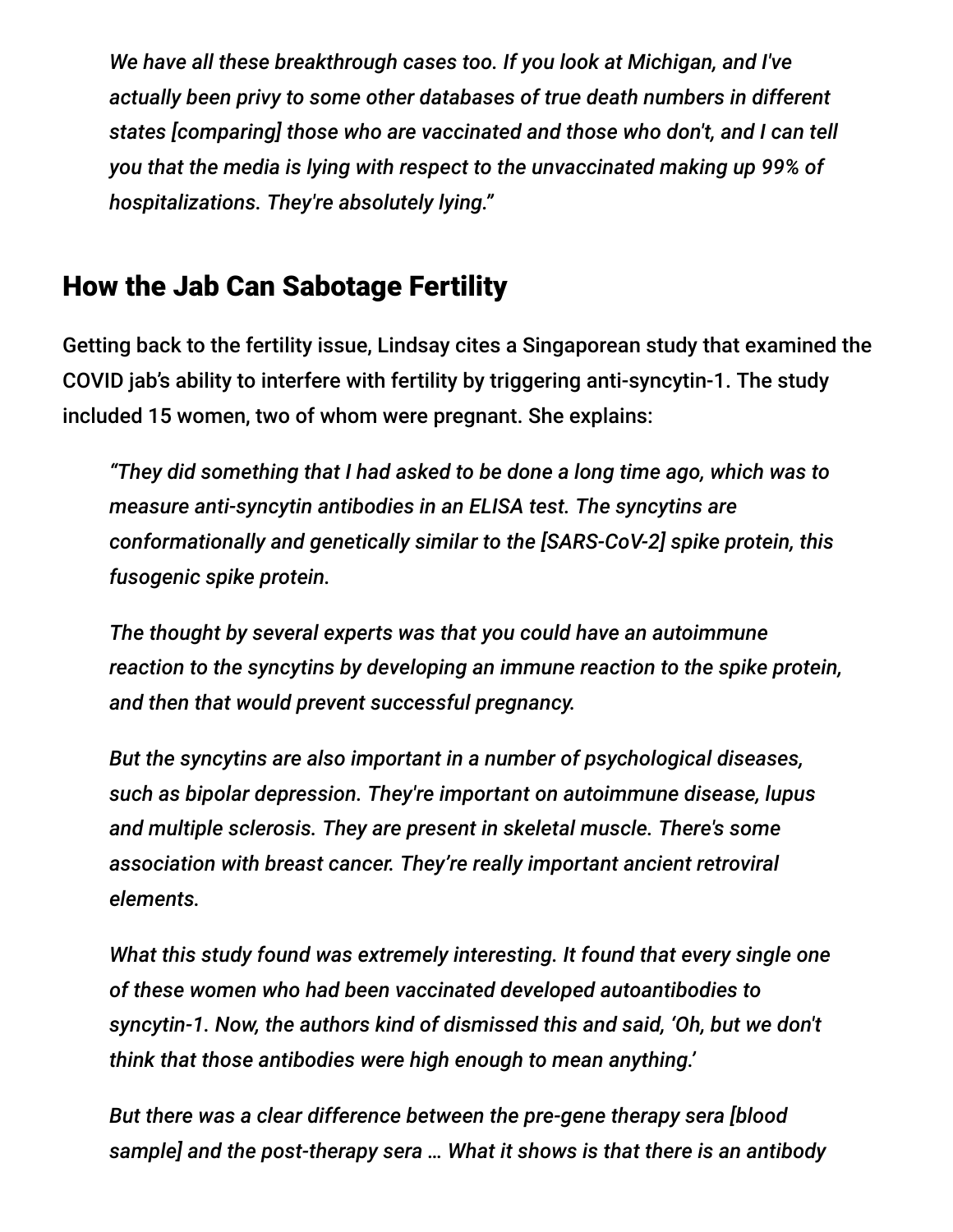*response, and the significance of it, we don't really know. But every single one of the women developed an antibody response that was different from the baseline ... and I think that's probably what's causing some of these pregnancy losses."*

### Are COVID Jabs a Population-Wide Immunocontraceptive?

When asked what she thinks the motive behind this mass injection campaign might be, considering the clear danger signals, she replies:

*"I certainly think that to discount that it is a form of population-wide contraceptive would be naïve. There's a paper that came out in 2005. It's called 'Evaluation of Fusogenic Trophoblast Surface Epitopes as Targets for Immune Contraception.' 12*

*This paper tried to find contraceptive peptides in persons that had infertility problems already that were isolated to placentation. So, it was taking a backwards approach, getting the sera from people who had fertility problems and trying to see what they had antibodies to that was causing the fertility problems …*

*This work was sponsored by the WHO and the Rockefeller Foundation [and the National Institutes of Health]. No surprise there. It was then picked up by a company called AplaGen that took it to patent in 2007.*

*These are 12-mer peptides, and there's a series of eight of them that can be used to induce sterility. When they patented it, they also said that it could be used to ameliorate sterility. Interestingly, it was also associated with all of the things that we know syncytin is associated with, — lupus, skeletal muscle disorders, bipolar depression [and] a number of other things.*

*Even though they don't name syncytin proteins as the proteins that are targeted, they worked backwards from these peptides, and then said they were a series of other proteins. Sometimes we know that proteins can be called the same*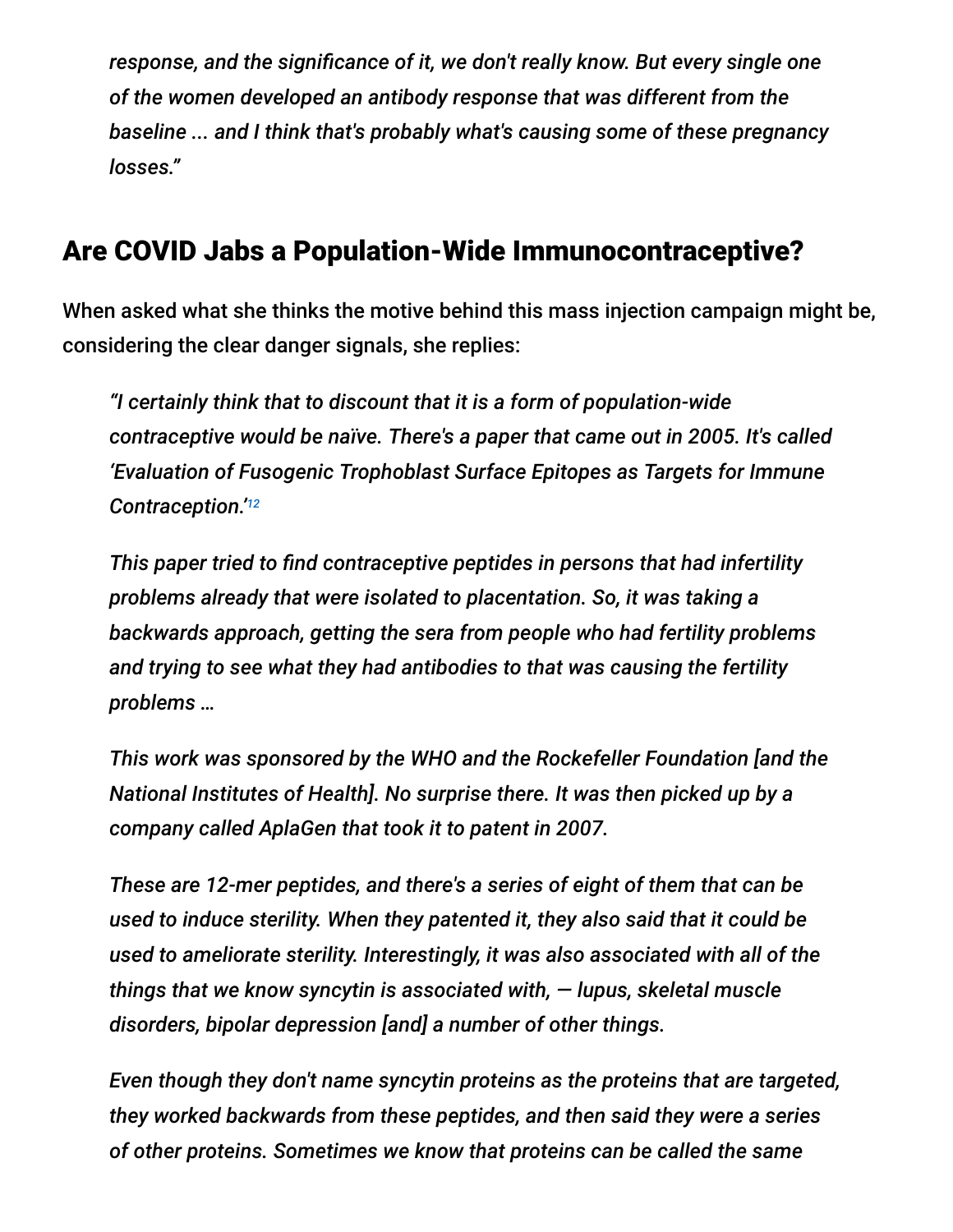*thing in different discovery realms. So, that's going to take more research, but it was certainly interesting to me.*

*What it really points out is that there were efforts to use peptides or immunocontraceptive means at the placental trophoblast interface to cause sterilization … So, it would be naïve to think that this was not on the plate for future use."*

# How Long Will Effects Last?

An obvious question is, how long might these effects last? Are they lifelong? Of course, any answer we come up with here will be hypothetical only, as the studies simply haven't been done. That said, with her background in molecular biology, Lindsay is at least qualified to theorize.

The mRNA is extremely fragile, which is why a nanolipid with polyethylene glycol delivery system is used. In addition, about 30% of the mRNA has been genetically modified to decrease degradation. As a result, the mRNA being injected is magnitudes sturdier than natural mRNA.

What's more, the nanoliposomes allow for superior penetration into tissues, and we now know it spreads throughout your body. It doesn't stay in your deltoid. How long this modified and stabilized mRNA remains viable is still unknown, however. A corollary question is whether this mRNA might be integrated into your genome to become a permanent fixture.

*"The answer is, we don't know for sure,"* Lindsay says. *"Of course, with the adenoviral vector vaccines [Janssen and AstraZeneca], they're more prone to integration into the genome. We know that from animal studies and past experiments.*

*With the mRNA technology, we've never stabilized something like this in this manner. What we do know is that recent studies have come out — Bruce Patterson's group and another group — both came out with the finding that the*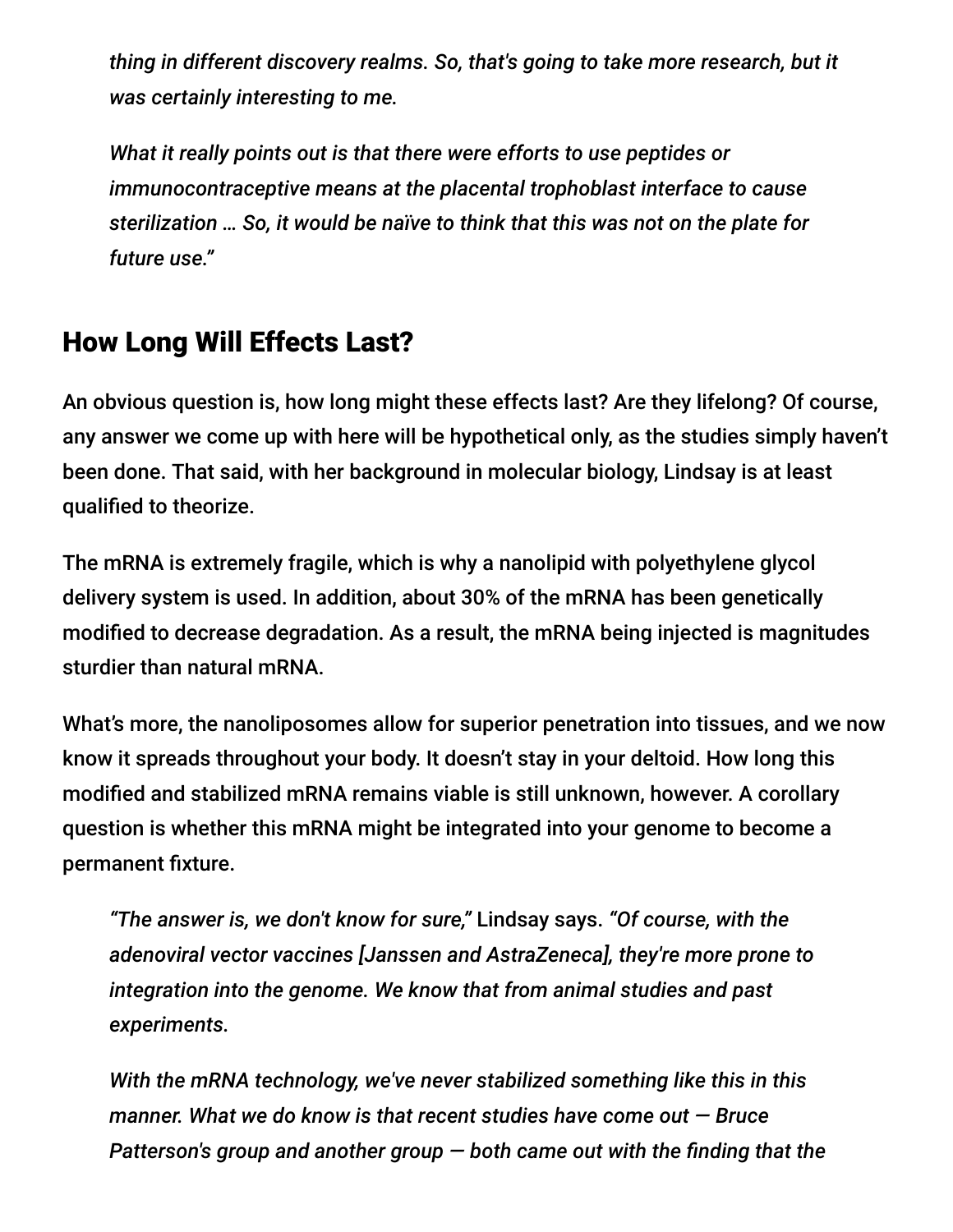*spike protein is being expressed, [it's] present on monocytes, as far out as from the time that the people were given the gene therapy.*

*So, that gives us an indication that it is resistant, for sure, to degradation. The longer it stays around, and is resistant to degradation, the more likely that genomic integration events can occur. But I don't know the answer to whether or not it will become a permanent feature."*

# Make a Rational Choice

As explained by Lindsay, no coronavirus vaccine has ever been successfully brought to market, despite 20 years of effort. All have failed due to antibody dependent enhancement, where the vaccination facilitates infection rather than protects against it.

**<sup>66</sup>** If all these gene therapies do is lessen the diseases,<br>then they're not a vaccine, they are a treatment, You **then they're not a vaccine, they are a treatment. You have to use your common sense to say, why wouldn't I use a treatment that has been known to be safe over 70 years as opposed to one that is brand-new, that is experimental? ~ Janci Chunn Lindsay, Ph.D."**

Now, we're to believe a safe and effective coronavirus "vaccine" has been developed in mere months. She also makes another important point. Since the COVID gene therapies do not prevent infection, but only lessen symptoms, they are actually a treatment, not a prevention.

And there are far safer and more effective treatments available, including nebulized peroxide, ozone therapy, and hydroxychloroquine and ivermectin regimens.

*"If all these gene therapies do is lessen the diseases, then they're not a vaccine, they are a treatment,"* she says. *"They are a treatment that you don't know the mid- or long-term consequences of, that have already caused a number of*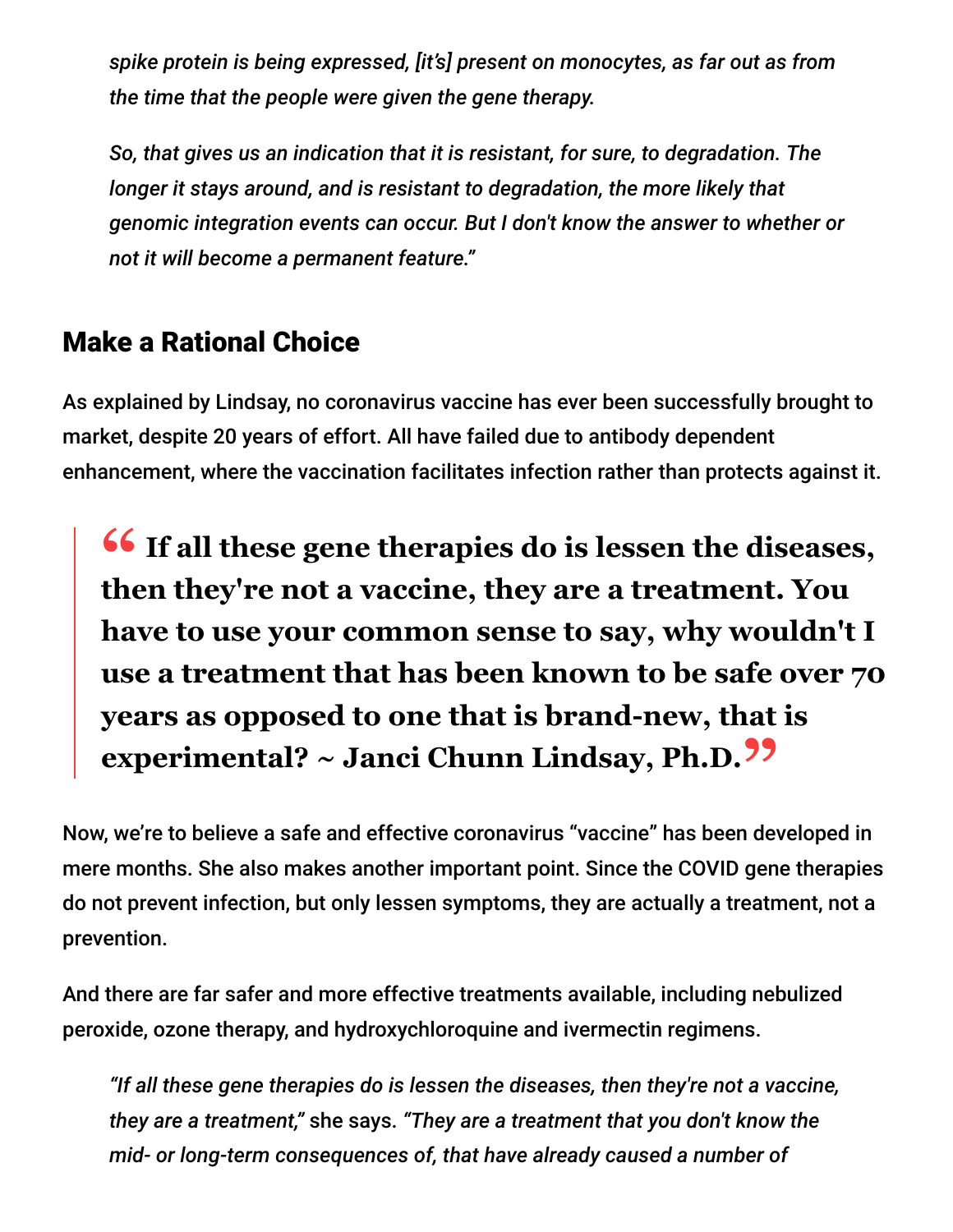*adverse events. You have to use your common sense to say, why wouldn't I use a treatment that has been known to be safe over 70 years as opposed to one that is brand-new, that is experimental?"*

# Other Safety Signals

Aside from fertility issues, heart inflammation and blood clots, another side effect seen among the fully "vaccinated" is de novo Type 1 diabetes in adults. This makes sense considering Pfizer's biodistribution study showed the spike protein accumulates in the pancreas. The natural SARS-CoV infection can also have this effect.

Type 1 diabetes is a serious problem, as it leaves you metabolically handicapped for the rest of your life, dependent on extremely costly insulin injections. Doctors are also reporting an increase in pancreatic cancer and acute myeloid leukemia.

# Where Do We Go From Here?

"Many scientists and physicians feel as I do, and are trying to figure out where we go from here," Lindsay says, "because our typical safety and regulatory agencies have been compromised." She believes we need to continue sharing the data and facts that mainstream media refuse to discuss, and continue urging those who have received the jab to at least protect their children.

*"We need to stand together as one people and say we're not going to accept this, especially not for our children, and try to get to the bottom of this and see what's really behind all these efforts. Is it really about a virus, or is it more about other political motivations and campaigns, as it seems to be?"*

I'm less optimistic about the idea of breaking through the brainwashing to get people to not sacrifice their children. So many have their minds set in cement with the wrong information. They could have their brother, sister, mother or father get the shot and die with the needle still on their arm, and they'd still go out to get a booster the next day.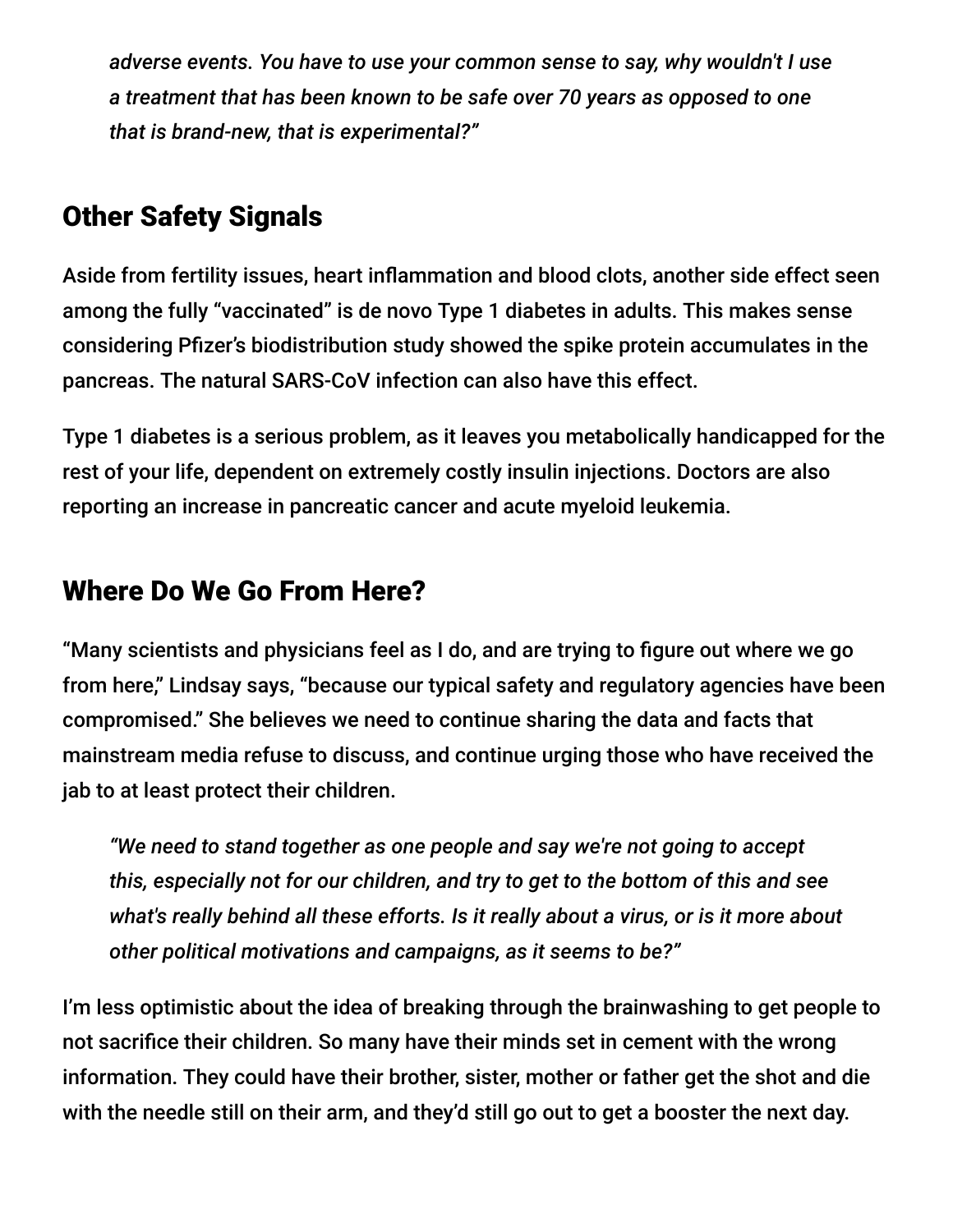I've seen it so many times. My friends, their parents, their siblings and loved ones  $$ there's this barrier that prevents any openness to new information. They've made their decision. Mark Twain said, "It's far easier to fool someone than to convince them they've been fooled." And it's true.

So, while I agree that we must keep trying, and have faith that truth will prevail, I also think it's important to have realistic expectations. We're up against the most effective propaganda campaign in modern history. It's psychological warfare at its best.

From my perspective, being a pragmatic realist, I believe the best strategy is to reinforce and support those who didn't buy into the propaganda narrative to begin with, because they don't struggle with that cognitive dissonance. If we stick together and support each other, so none of us get sucked into the lunacy, then we can at least preserve the control group.

Ultimately, the truth will come out, as long as we can preserve the control group. In a year or two, or three, we will clearly be able to tell how devastating this intervention was simply by comparing the two groups. I suspect those who got the shot will be severely crippled in various ways, and those who didn't get the shot will have far better health in comparison.

*"I absolutely agree that we have to preserve a control group. We also have to think of ways that we can help those that have been injured. I brought this out in a letter I recently wrote, advocating for Dr. McCullough.*

*People who have gotten this inoculation, if they have mid- to long-term effects, if you deny that any adverse effects are really going on, then the efforts going into those treatments for people who are having side effects are not going to be there. We have to accept that these [side effects] are real in order to help people who have already taken the inoculations, and I believe we have to try."*

#### **Sources and References**

<sup>2</sup> [MSN April 10, 2021](https://www.msn.com/en-us/health/medical/people-are-sharing-abnormal-period-stories-after-the-covid-19-vaccine-is-there-a-link/ar-BB1fuv0D?ocid=uxbndlbing)

<sup>&</sup>lt;sup>1</sup> [Molecular Reproduction and Development 73\(10\):1239-46](https://www.researchgate.net/publication/6936323_Generation_of_biologically_active_retro-genes_upon_interaction_of_mouse_spermatozoa_with_exogenous_DNA)